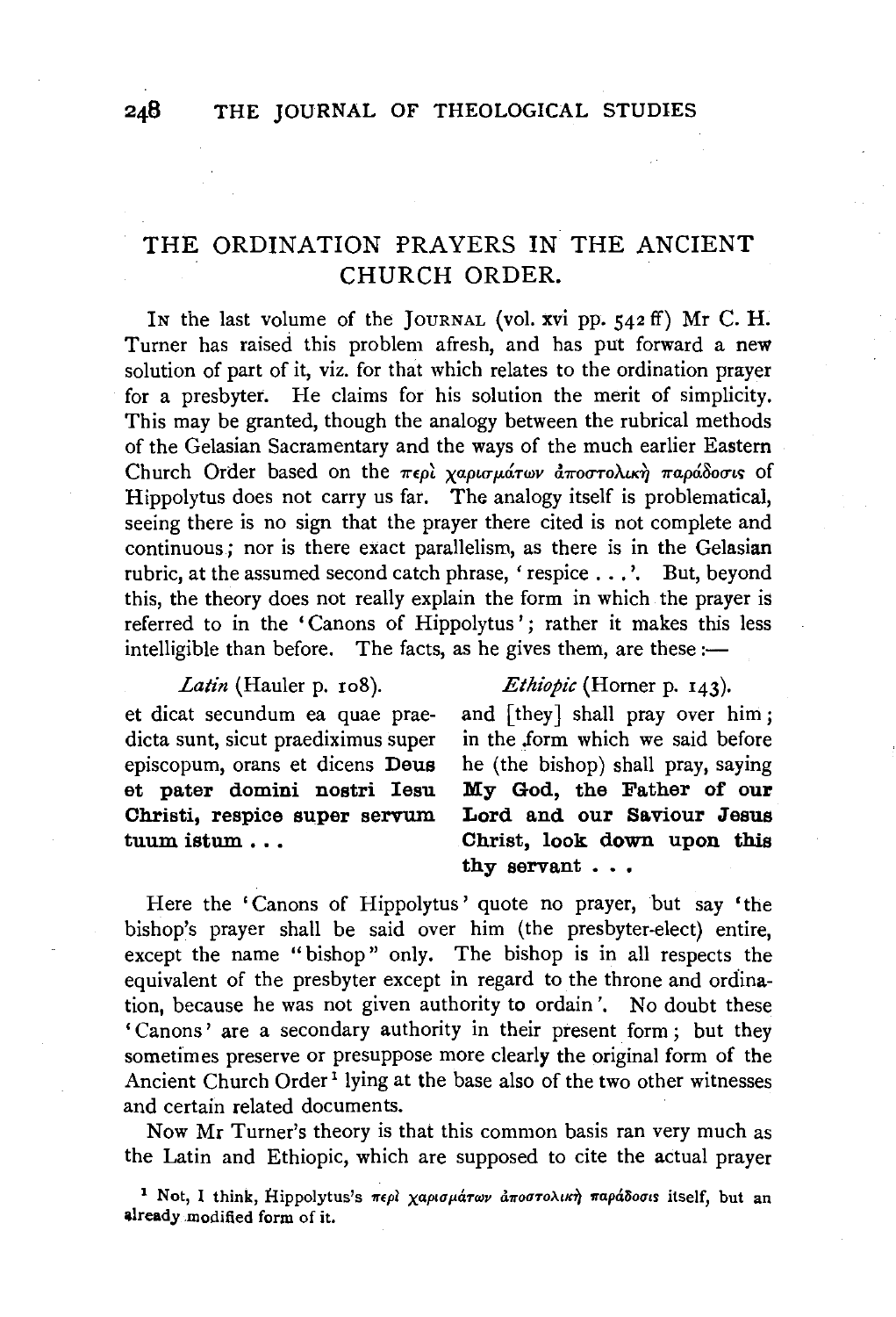over a presbyter first in its opening words, for reference, and then only in the part· where it deviated from the episcopal type of ordination prayer-a view not borne out by the wording, as above; and that the compiler of the Canons misunderstood the passage to direct that 'the bishop's prayer shall be said entire' over the presbyter-elect, though what was actually before his eyes was something quite different in the main. The one difference he specifies is the non-use of the name ' bishop' in the prayer to be offered. Surely such an error is inconceivable.

Accordingly, seeing that the two witnesses already cited really give two contradictory directions- $\phi$ ace Mr Turner's explanation and analogy -I suggest that this is due to the substitution of a special ordination prayer for a presbyter, meant to remove the theoretic difficulty of the original text (implied by themselves as well as the Canons), viz. that the prayer over bishop and presbyter was the same. To avoid this anomaly, as it seemed at the date when the addition was made, a largely different prayer was compiled and inserted, so reducing to nullity the original simple instruction to use the same prayer. Assuming, then, that the Ancient Church Order dates from about 250, probably in Syria, this addition was most likely made before 325, to judge from its type of doxology, which has the archaic  $\pi a\hat{i}$ s for Christ.

Further, Mr Turner has justly argued that the form of prayer for a bishop found in our authorities 'contains language which could not have been applied to a presbyter at any time in the third century; e. g. the function of high-priesthood and propitiation of God, and authority to forgive sins in the high-priestly spirit, to distribute offices, and to loose every bond according to the authority given to the Apostles. But in the light of the above suggestion, the natural inference from this is that the original prayer for a bishop (alluded to in the common basis of our three sources) did not contain such clauses ; that they are in fact additions due to a later hand or hands.

An actual analogy for such interpolation in the bishop's ordination prayer is furnished by one branch of its transmission, that represented by *Const. per Hipp.* and *Apost. Const.,* in contrast to the others. Mr Turner himself is 'quite sure' that these two 'have got quite off the lines' in putting in 'references to ενεργήματα *ιατικά*, to λόγοι διδακτικοί, to παίδευσις του λαού, and to *ai ύπερ του λαού iερουργίαι*, as functions of the presbyter'. This he holds partly because they thereby hark back to New Testament language, esp. the ενεργήματα *iaμάτων* of 1 Cor. xii 10,  $28^{1}$ —and we may see references to the Pastorals in the next twoand 'partly because, without meaning it, they have betrayed themselves

<sup>1</sup> As does also Lat. (along with them) higher up, with its  $\frac{dy}{dx}a\theta$ u kal *κυβερναν τον λαόν σου*, on the model of I Cor. xii 28 αντιλήμψεις και κυβερνήσεις; and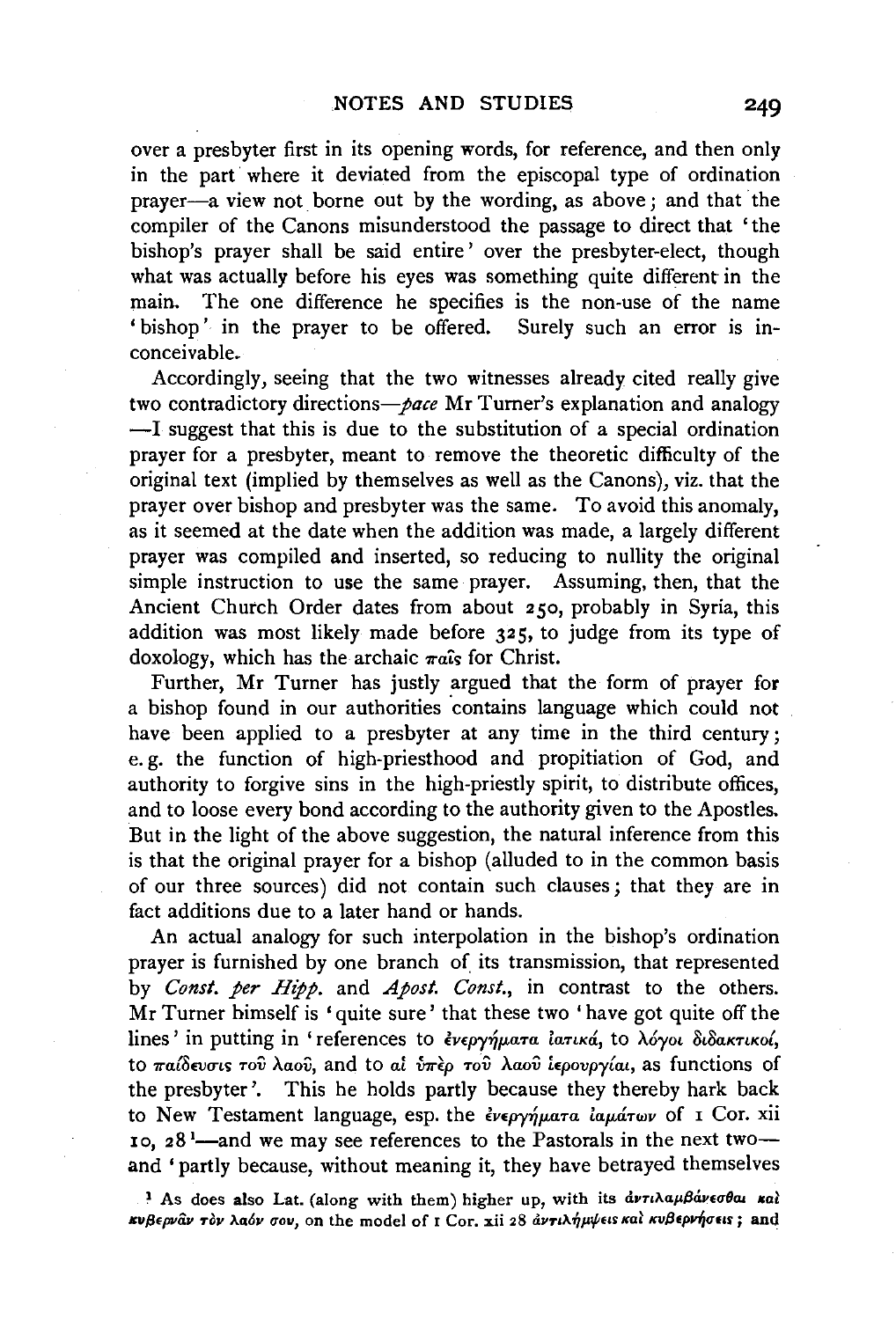# 250 THE JOURNAL OF THEOLOGICAL STUDIES

by introducing the sacerdotal ideas ( $\delta \pi \epsilon \rho \hat{\rho}$   $\gamma \delta \rho \hat{\sigma}$   $\lambda a \hat{\sigma} \hat{\sigma}$  *iepovpy{ai*) which did not attach to the presbyterate, apart from the episcopate, before the fourth century'. The probable date of these additions, to judge from their witnesses, is the latter part of the fourth century; and one may fairly assign the earlier and more widely attested additions to the episcopal prayer, and the whole of the presbyteral one-as not known to the compiler of the 'Canons of Hippolytus'—to a date  $c$ .  $300-325$ . It was perhaps after that date that the remoulding of the doxology at the end of both prayers took place, whereby it assumed the embarrassed form in which it appears in our extant witnesses.

These suggestions touching the ordination prayers of presbyter and bishop admit of more detailed proof: and to make surer of our ground let us first consider the manifest changes that have been made in the Hippolytean basis in the case of the ordination of a Deacon. Here our authorities go various ways, both in the introductory matter and in the prayer. As to the former, the primary form of  $CO<sup>t</sup>$  in Dr Frere's nomenclature (viz. the old Latin version and the Ethiopic, as distinct from the Arabic and Coptic versions),  $CO^2$  (= Apostolic Constitutions and *Const. per Hippolytum*), the *Testamentum Domini*, and CH (the *Canons of Hippolytus* in Arabic), all diverge. C01 and *Test. Dom.*  imply a common form, though with minor later, and probably local, varieties : CO<sup>2</sup> sets even this basis aside, and substitutes something in terms of pure late fourth century conceptions, followed by a quite different prayer: while CH seems independent even of CO<sup>1</sup>, alike in the argumentative introduction distinguishing the diaconate, as purely ministerial, from the presbyterate or higher clerical order (' the bishops and presbyters' whom he is to 'serve in all things'), and in the prayer which follows. In essentials the facts are as follows :-

### Canons of Hippolytus.

When a deacon is or· dained, let it be done according to the same rules'; and they shall *(man sol/)*  say the following prayer for him:

*The basis of the Latin and Ethl"opic Versions.* 

ea quae praedicta sunt, similiter [imponens manus episcopus solus sicuti et

Diaconus vero cum ordinatur, eligatur secundum

# *Testament of the Lord.*

Let the deacon be appointed, chosen according to the things before spoken of. (Here follow his qualifications.)

this recurs in a part of the section on the ordination of a deacon which will be shown to be secondary.

praecepimus<sup>2</sup>].

1 Riedel, 'nach denselben Canones ', i. e. analogously to the procedure laid down in the bishop's case, so far as his election is concerned: compare Lat. and Eth.

<sup>2</sup> Here the secondary ' apostolic' setting of this recension of the Hippolytean basis shews itself. It seems a later one even than that used in *Test. Dom.,* which also refers to the qualities for which the deacon was to be 'chosen '-as in the *previous part* of CO<sup>1</sup>.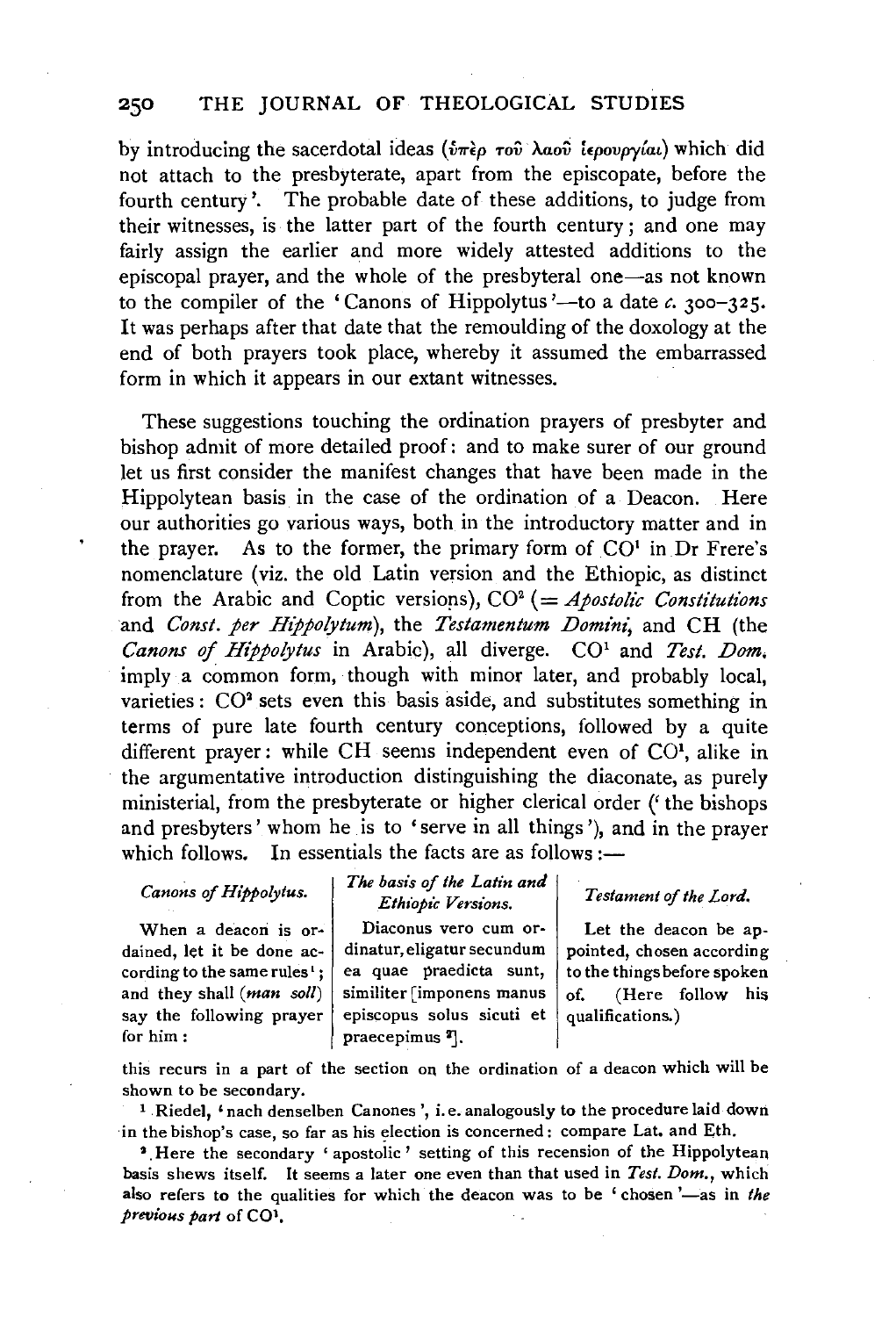### *Canons of Hippolytus*  (continued).

[However, he is not appointed to the presbyterate, but to the diaconate, as a servant of God. Let him serve the bishop and presbyters in all things, and not only at the time of the liturgy : but let him also serve the sick of the Church who have no one belonging to them.

### *The basis of the Latin and Ethiopic Versions* (continued).

In diacono ordinando solus episcopus imponat manus propterea quia non in sacerdotio ordinatur, sed in ministerio episcopi, ut faciat ea quae ab ipso iubentur : non est enim particeps consilii in clero (' and he was not ordained to be the teacher (fellowcouncillor, Copt.) of all those who are in orders', *Eth. Ar. Copt.).* 

# *Testament of the Lord*  (continued).

Let the bishop alone lay hands on him, because he is not appointed to the priesthood, but for the service of attendance on the bishop and the Church.1

Let [his] ministry be thus. First let him do only those things which are commanded by the bishop as for proclamation ; and let him be the counsellor of the whole clergy and the mystery of the Church,<sup>2</sup> who ministereth to the  $sick.$ ..]

That the above is interpolation<sup>3</sup> is shewn by what immediately precedes in CH, which implies that originally a prayer followed at once. As it is, its own interpolation ends with a tag repeating the first reference to a prayer, in a later form : viz. 'But let the bishop lay his hand upon him, and say this prayer over him, saying' :

#### *Canons of Hippolytus.*

0 God, Father of our Lord Jesus Christ,

*we* earnestly beseech Thee to pour out Thy holy Spirit upon Thy servant N. and number him with those

### *The basis of the Latin and Ethiopic Versions.*

Deus, qui omnia creasti et verbo perordinasti, Pater domini nostri Iesu Christi, quem misisti ministrare tuam voluntatem et manifestare nobis tuum desiderium, da spiritum sanctum gratiae et sollicitudinis et industriae in hunc servum tuum, quem elegisti ministrare eccle-

### *Testament of the Lord.*

Expanded form of that in the Ethiopic (and Lat.).

.. give the Spirit of Grace and earnestness (so Eth.)

<sup>1</sup> Cf. below, 'to minister to Thy Church', alike in Lat. (Eth.) and *Test. Dom.* <sup>2</sup> In view of the deacon being called later on 'the eye of the Church' (as whose minister, rather than the bishop's, he appears in *Test. Dom.*), this may mean 'the **Aymbol** (representative) of the Church'. It looks as if local feeling in this circle, perhaps also in an older source, was far from minimizing the deacon's initiative .

. The very notion of safeguarding the distinction between presbyter and deacon is foreign to the genius and date of Hippolytus's περλ χαρισμάτων, and represents later experience.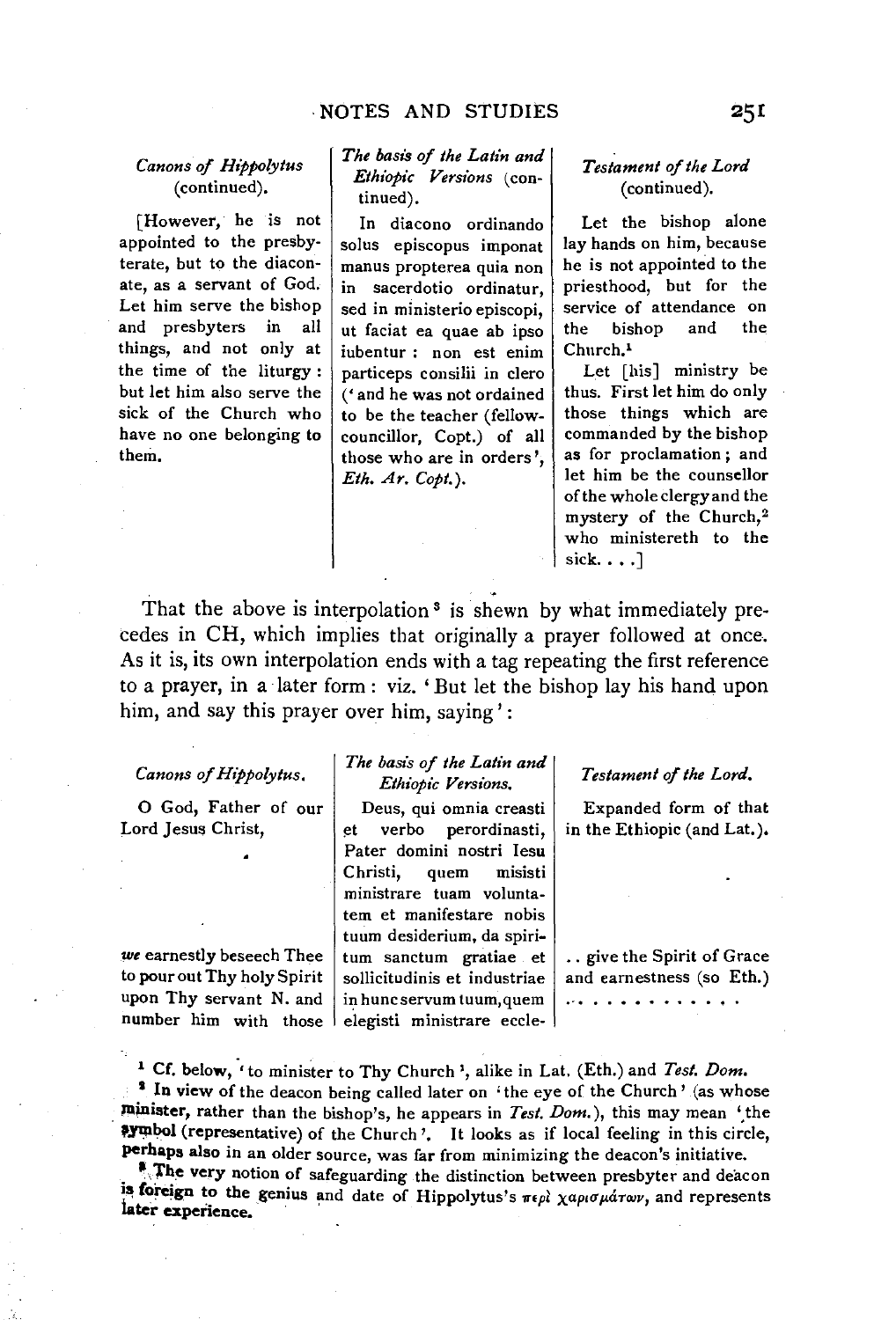### *Canons of Hippolytus*  (continued).

who serve Thee according to all Thy goodpleasure, like Stephen and his companions. Fill him with might and wisdom, like Stephen<sup>1</sup>....

Make his life that it be "without sin before all men, and an example for many, whereby he may save a number in Thy Church without fault : and receive all his service through our Lord Jesus Christ.

*The basis of the Latin anti Ethiopic Versions* (continued).

siae tuae et offerre [Lat. *hiat,* Eth. continues] 'in Thy Holy of Holies that which is offered to Thee by Thine ordained Chief Priests to the glory of Thy name.

Thus without blame, in pure life, having served the degrees of ordination, he may attain the exalted priesthood and ( *om. b,* &c.) Thy honour (in Thy counsel, *c; om. b),* and glorify Thee, through Thy Son Jesus Christ our Lord.

### *Testament of the Lord*  (continued).

offering in holiness to Thy holy place those things which are offered to Thee from the inheritance of Thy high priesthood<sup>2</sup>: so that ministering without blame and purely

 $\cdots$  .

he may be deemed worthy3 of this high and exalted office by Thy good will, praising Thee continually through Thy Only-begotten Son Jesus Christ our Lord.

Here it seems fairly clear that :

( 1) Where *Test. Dom.* is really parallel with the oldest form of the C01 recension, it is more primitive than this.

( 2) The features in which C01 diverges from *Test. Dom.* are those in which it diverges yet more from CH, where the moral and personal, as compared with the sacerdotal and official, aspects of the diaconate are most marked.

 $(3)$  CO<sup>2</sup> for the most part supports the CH type as it stands, save at the end, where the latter's reference to rise in the *cursus ordinum* differs also from what appears in *Test. Dom.* and Eth. (Lat. ?). This suggests that the references to promotion are all secondary, as compared with the simpler form in CH, where no liturgical ministry at all is dwelt on.

(4) These divergences point to the whole discussion of the deacon's duties, and the *caveats* touching the exact nature of his orders, as being secondary. Thus all between the opening words, prescribing his election on the lines already indicated in the case of bishop and presbyter, and the ordination prayer, was lacking in the Hippolytean

<sup>1</sup>*.Apost. Const.* and *Const. per Hipp.* support the line of CH's prayer thus far against the other.

2 Referring apparently to the deacon's part in the offertory of the people's gifts, brought to the bishop for his support, and that of the clergy, and other sacred services. Eth. gives this another turn, tending to emphasize the bishop's part in the offering.

<sup>3</sup> A. C. and Const. per Hipp. have και καταξίωσον αυτον ευαρίστως λειτουργήσαντα Tην έγχειρισθείσαν αὐτῷ διακονίαν, . . . ἀμέμπτως, ἀνεγκλήτως, μείζονος ἀξιωθῆναι βαθμοῦ, διά της μεσιτείας του χριστου σου, του μονογενους νίου σου.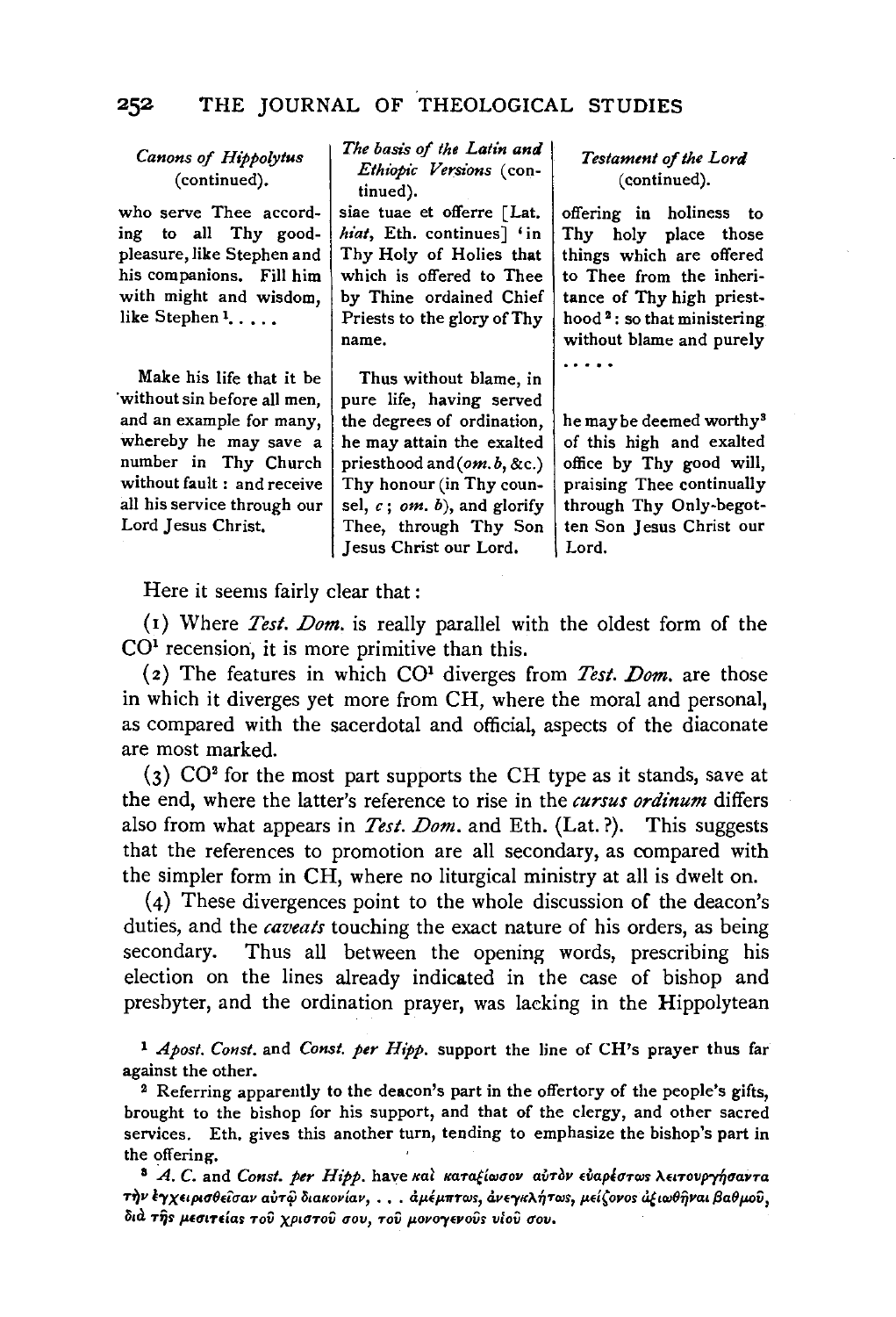basis.1 This would be natural from the nature of the work and the analogy of the way the two offices forming the higher order, bishop and presbyter, are there treated.

That there should be successive modifications in the ideal of the diaconate, is what we should expect from our other evidence. The change as between the Syrian *Didascalia*  $(c. 250 - 275)$  and its revision in the *Apost. Constitutions* (esp. iii 20) is markedly in the same direction. In the *Apostolic Church Order* or *Ecclesiastical Canons* the phenomena are even more similar to the above. For there we get a supplemental section (xxii), separated from the first and main section on Deacons by one on Widows, and assigned to another apostle. In this less important functions are assigned to the office as compared with what had before been laid down. Finally, comparison with early Western Orders, both Roman and Gallican, where the prayer of blessing ('Eucharistic' Duchesne styles such prayers of consecration, alike for deacon, presbyter, and bishop) is quite parallel in idea to that of CH in the actual supplication for the ministerial grace requisite to the office :

'Emitte in eos, Domine, quaesumus, Spiritum sanctum quo in opus ministerii fideliter exsequendi munere septiformi tuae gratiae roborentur. Abundet in eis totius forma virtutis, auctoritas modesta, pudor constans, innocentiae puritas ... In moribus eorum praecepta tua fulgeant, *ut suae castitatis exemplo imitationem sanctae plebis acquirant,* et bonum conscientiae testimonium praeferentes in Christo firmi et stabiles perseverent, dignisque successibus de inferiori gradu per gratiam tuam capere potiora mereantur.'

Here, while we have the reference to future promotion which appears in CO generally, as distinct from CH, there is close parallelism with CH as to the conception of the diaconate as a ministry in which character and purity of life are the essentials. The reference to sacerdotal functions occurs only in the elaborate invocatory preface, which may well be of relatively late origin, especially when we compare it with that in the Gallican ordinal, where moreover the reference to sacerdotal ministry is but slight and may also be secondary:

'Domine sancte, spei, fidei, gratiae et profectuum munerator, qui in caelestibus et terrenis angelorum ministeriis ubique dispositis per omnia elementa voluntatis tuae defendis affectum,

hunc quoque famulum tuum, *Ilium,* speciali dignare inlustrare aspectu, et tuis obsequiis expeditus sanctis altaribus minister purus adcrescat et, indulgentia purior, eorum gradu quos Apostoli tui in septenario numero, beato Stephano duce et praevio, sancto Spiritu auctore elegerunt, dignus existat, et virtutibus universis quibus tibi servire oportet instructus compleat.'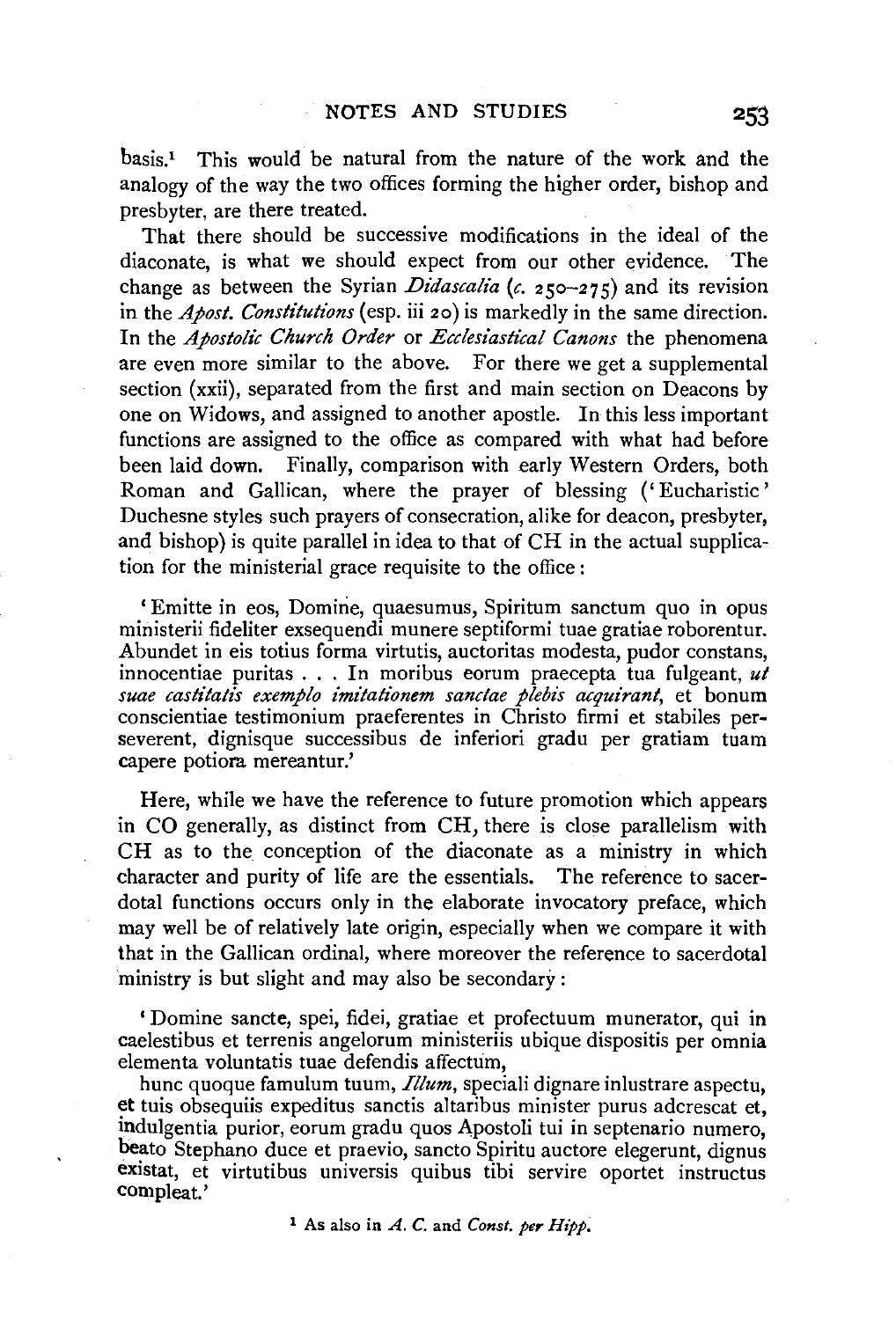# 254 THE JOURNAL OF THEOLOGICAL STUDIES

Here we have again, not only the same emphasis on the moral and spiritual qualities which fit for God's service, but also the reference to Stephen as the prototype of a true deacon, which may well go back to Rome in the days of Hippolytus, and so persist in the first Syrian recension of his work  $\pi\epsilon\rho\partial\chi$   $\chi$ *apiouation*.

One may conclude, then, that Hippolytus's  $\pi \epsilon \rho \hat{i}$  χαρισμάτων άποστ.  $\pi a \rho a \delta o \sigma$  read simply : 'When a deacon is ordained (or appointed),<sup>1</sup> let it be done according to the same rules; and they<sup>2</sup> shall say the following prayer for (or, over) him: 0 God, Father of our Lord Jesus Christ,<sup>3</sup> &c.'

With this experience gained in the case of a Deacon, we can consider more briefly, but with some confidence, the case of a Presbyter.

| CH.                                                                                                                                                                                                                                                                                  | Latin.                                                                                                                                                                                                                                 | Test. of the Lord.                                                                                                                                                                                                                                                |
|--------------------------------------------------------------------------------------------------------------------------------------------------------------------------------------------------------------------------------------------------------------------------------------|----------------------------------------------------------------------------------------------------------------------------------------------------------------------------------------------------------------------------------------|-------------------------------------------------------------------------------------------------------------------------------------------------------------------------------------------------------------------------------------------------------------------|
| And when a presbyter<br>is ordained, let it be done<br>in his case just as in that<br>of the bishop, excepting<br>the name 'bishop'. The<br>bishop is in all respects<br>like the presbyter, save<br>regarding the throne and<br>ordination; because he<br>was given no authority to | Cum autem presbyter or-<br>dinatur, imponat manum<br>super caput eius episco-<br>pus, contingentibus etiam<br>presbyteris, et dicat secun-<br>dum ea quae praedicta<br>sunt, sicut praediximus<br>super episcopum, orans<br>et dicens: | Let a presbyter be or-<br>dained, being testified to<br>by all the people, accord-<br>ing as we have said be-<br>fore (then follow qualities<br>requisite). Then let the<br>appointment $(\kappa a \tau a \sigma \tau a \sigma s)$<br>he thus [much as in Latin]. |
| ordain.                                                                                                                                                                                                                                                                              |                                                                                                                                                                                                                                        |                                                                                                                                                                                                                                                                   |

Then follows a prayer which, as already shewn, is *not* the same sort of prayer as that for a bishop-which yet is cited as its type-but conforms rather to the deacon's prayer in CH,  $(1)$  as regards its simple invocation

Deus et pater domini nostri Iesu Christi ;

(2) the order of what follows, viz. prayer for the Spirit in a certain characteristic form defining the essence of the office (here that of counsel, to aid and govern God's people with a pure heart);

an analogy to such office and the corresponding grace for it (here that of the Elders associated with Moses, the bishop or chief Shepherd, as it were, of God's chosen people);

a petition for the constant supply of grace to fulfil the appropriate ministry in a worthy manner, to the glory of God through Jesus Christ.

1  $\kappa a\tau a\sigma\tau a\sigma$ 's is the idea in question both in CO<sup>2</sup> and in *Test. Dom.*, which uses the same word also in the case of a presbyter. This is the word used for all offices in the *Ecclesiastical Canons.* 

• i. e. those acting in the matter, bishop and presbyters, as in the previous case, that of a presbyter. This is borne out by the prayer itself, *'we* earnestly-beseech Thee'.<br><sup>8</sup> This simple title, used in the opening of the bishop's prayer, persists through-

out the deacon's prayer in CB.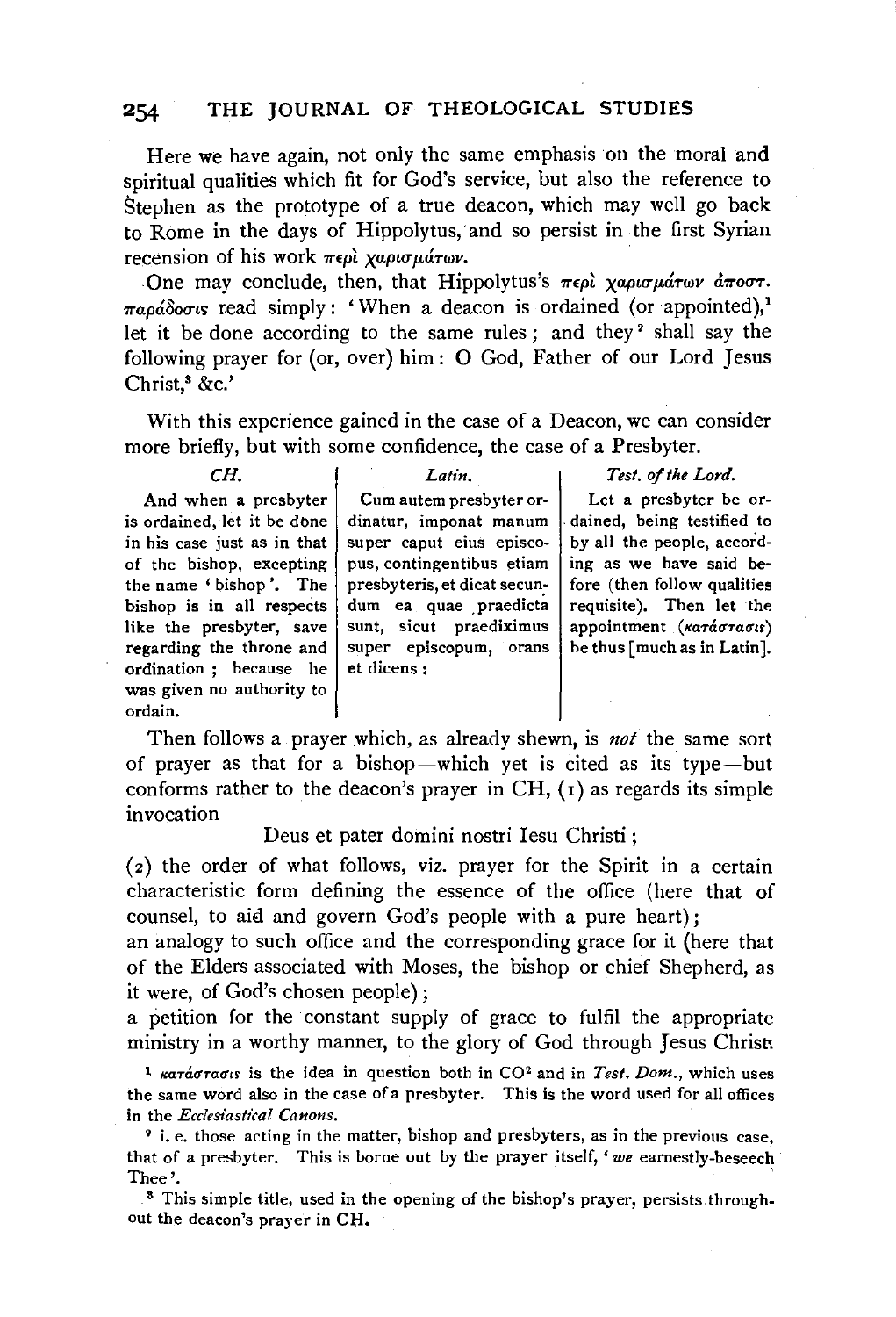All this is distinctly not on the lines of the bishop's prayer, and is Syrian rather than Roman in wording.<sup>1</sup> On the other hand, it is to be noted that even this relatively late prayer (not earlier than A. n. 300 or so) makes the bishop and presbyters, who together pray it over the candidate ask for a continuance of the grace of the presbyterate in themselves. This suggests that the difference between the bishop and presbyter was only one of rank and presidential function, not of order or grace; and that is just what CH states explicitly. Further, when this document, whose credit as nearest to the Hippolytean basis has so far been confirmed throughout, says not only that the same prayer was to be used for a presbyter as a bishop, but also that the whole ordination was to be similar in form, it is probable that originally 'contingentibus etiam presbyteris '—which is here specified in  $CO<sup>t</sup>$  generally (including *Test. Dom.*)—applied also to a bishop's ordination.<sup>2</sup>

When, in the light of all this, we approach the prayer for the ordination of a Bishop in this group of authorities, we may fairly do so with the presumption that CH will be nearest the original or Hippolytean form. And here at once Mr Turner's strongest point, his sense that such a prayer as CO<sup>1</sup> contains could not have been used for a presbyter, finds justification. ·Neither CH nor *Test. Dom.,* which have hitherto yielded our oldest forms, has any reference to the right of conferring orders (διδόναι κλήρους κατά τὸ πρόσταγμά σου). CH has simply 'Give unto him, 0 Lord, the episcopate, and a mild spirit and authority to forgive sins', a form which quite suits its statement of the rule for the ordination of presbyters. It has no reference to 'high-priesthood', either there or above; but where  $CO<sup>t</sup>$  as a whole has  $\phi_{\alpha\beta}$ <sub>LepaTE</sub> $\psi_{\alpha\beta}$   $\sigma_{\alpha\beta}$  $d\mu$ έμπτως λειτουργούντα νυκτός και ήμέρας, αδιαλείπτως τε ιλάσκεσθαι τώ  $\pi\rho$ οσώπω σου και προσφέρειν σοι τα δώρα της αγίας σου εκκλησίας, it has first a petition for his moral pre-eminence over all his flock, and then simply the following (which reminds one of the type of thought in the deacon's ministry in CH): 'and accept his prayers and oblations which he presents to Thee day and night, and let them be to Thee a strong savour'. The sacrifice is the personal one of the bishop's own prayers and alms; but the phrases used are such as easily to suggest another and more liturgical turn as time went on, and as these aspects

<sup>1</sup> In particular, πνεύμα . . . συμβουλίαs του αντιλαμβάνεσθαι και κυβερναν τον λαόν *aov* agrees closely with the language touching the presbyteral order as sharing with the bishop ' the common and like Spirit ' (so Lat. ; its addition of *cleri* is not sup. ported by the Eth. and other Eastern versions), found in the section which we saw reason to believe secondary and Syrian in the prayer for a deacon-being absent alike from CH, *Test. Dom.*, and *A post. Const.* **1** There are suggestions of this in the varying and rather embarrassed language

of our authorities at that point itself.